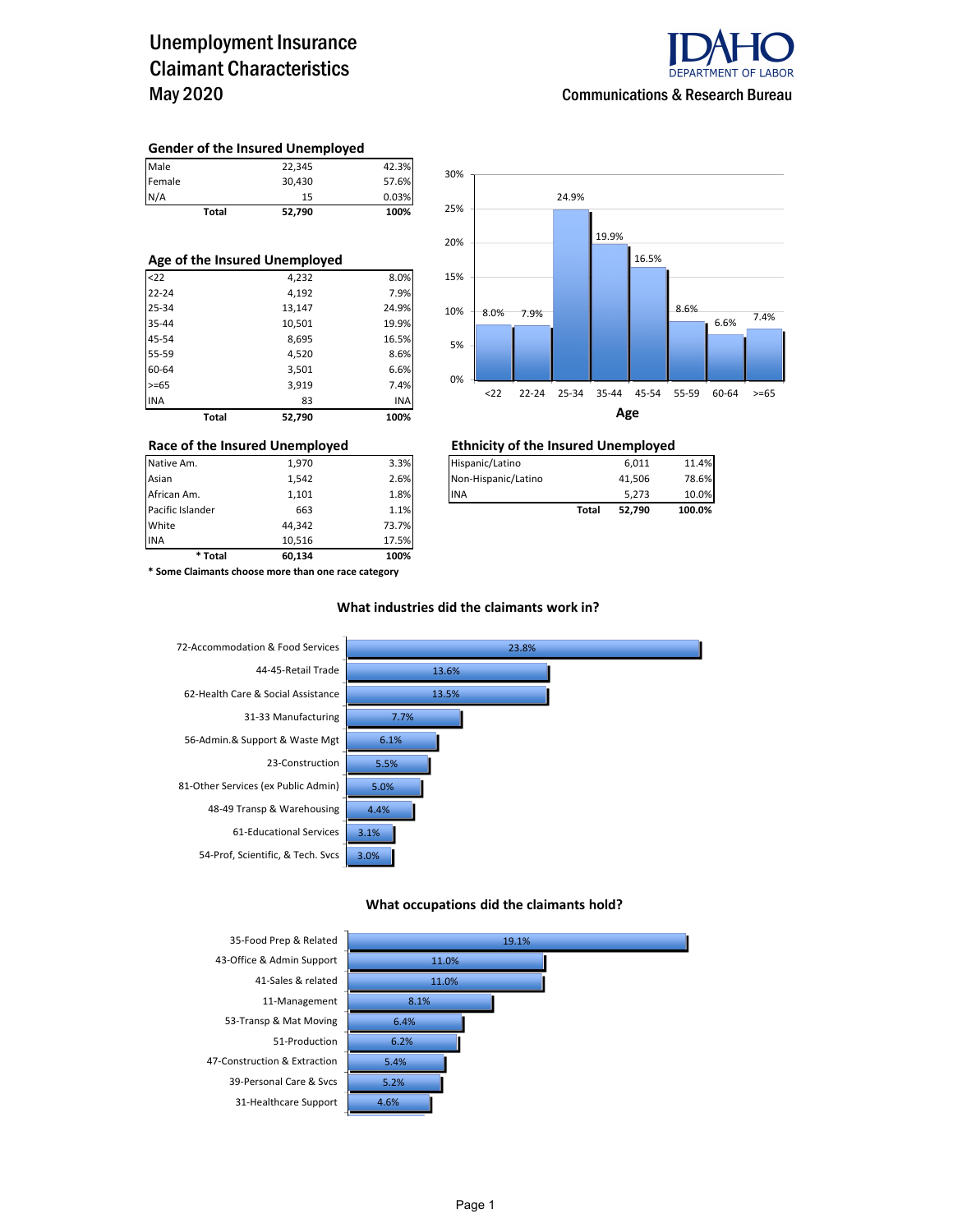# Unemployment Insurance Claimant Characteristics May 2020 Communications & Research Bureau



| <b>Demographics</b>                                          | May    |       | <b>April</b> |       | <b>Monthly</b> | May         |       | Yearly            |
|--------------------------------------------------------------|--------|-------|--------------|-------|----------------|-------------|-------|-------------------|
|                                                              | 2020   |       |              | 2020  |                | 2019        |       | <b>Difference</b> |
|                                                              |        |       |              |       |                |             |       |                   |
| Gender:                                                      |        |       |              |       |                |             |       |                   |
| Male                                                         | 22,345 | 42.3% | 26,624       | 43.2% | $-4,279$       | 2,439       | 56.2% | 19906             |
| Female                                                       | 30,430 | 57.6% | 34,935       | 56.7% | $-4,505$       | 1,898       | 43.8% | 28532             |
| <b>INA</b>                                                   | 15     | 0.0%  | 9            | 0.0%  | 6              | $\mathbf 0$ | 0.0%  | 15                |
| Total                                                        | 52,790 |       | 61,568       |       | $-8,778$       | 4,337       |       | 48453             |
| Race: NOTE: Claimants may choose more than one Race category |        |       |              |       |                |             |       |                   |
| Native American                                              | 1,970  | N/A   | 2,273        | N/A   | $-303$         | 255         | N/A   | 1715              |
| Asian                                                        | 1,542  | N/A   | 1,642        | N/A   | $-100$         | 136         | N/A   | 1406              |
| African American                                             | 1,101  | N/A   | 1,081        | N/A   | 20             | 92          | N/A   | 1009              |
| Pacific Islander                                             | 663    | N/A   | 717          | N/A   | $-54$          | 58          | N/A   | 605               |
| White                                                        | 44,342 | N/A   | 48,639       | N/A   | $-4,297$       | 3,824       | N/A   | 40518             |
| <b>INA</b>                                                   | 10,516 | N/A   | 12,708       | N/A   | $-2,192$       | 1,340       | N/A   | 9176              |
|                                                              |        |       |              |       |                |             |       |                   |
| <b>Ethnicity:</b>                                            |        |       |              |       |                |             |       |                   |
| Hispanic/Latino                                              | 6,011  | 11.4% | 7,117        | 11.6% | $-1,106$       | 471         | 10.9% | 5540              |
| Non-Hispanic/Latino                                          | 41,506 | 78.6% | 48,495       | 78.8% | $-6,989$       | 3,200       | 73.8% | 38306             |
| <b>INA</b>                                                   | 5,273  | 10.0% | 5,956        | 9.7%  | $-683$         | 666         | 15.4% | 4607              |
|                                                              |        |       |              |       |                |             |       |                   |
| Age:                                                         |        |       |              |       |                |             |       |                   |
| $22$                                                         | 4,232  | 8.0%  | 5,170        | 8.4%  | $-938$         | 86          | 2.0%  | 4146              |
| 22-24                                                        | 4,192  | 7.9%  | 5,108        | 8.3%  | $-916$         | 146         | 3.4%  | 4046              |
| 25-34                                                        | 13,147 | 24.9% | 16,053       | 26.1% | $-2,906$       | 727         | 16.8% | 12420             |
| 35-44                                                        | 10,501 | 19.9% | 12,506       | 20.3% | $-2,005$       | 882         | 20.3% | 9619              |
| 45-54                                                        | 8,695  | 16.5% | 10,027       | 16.3% | $-1,332$       | 995         | 22.9% | 7700              |
| 55-59                                                        | 4,520  | 8.6%  | 4,960        | 8.1%  | $-440$         | 589         | 13.6% | 3931              |
| 60-64                                                        | 3,501  | 6.6%  | 3,825        | 6.2%  | $-324$         | 488         | 11.3% | 3013              |
| $>= 65$                                                      | 3,919  | 7.4%  | 3,725        | 6.1%  | 194            | 421         | 9.7%  | 3498              |
| <b>Total</b>                                                 | 52,707 |       | 61,374       |       | $-8,667$       | 4,334       |       | 48373             |